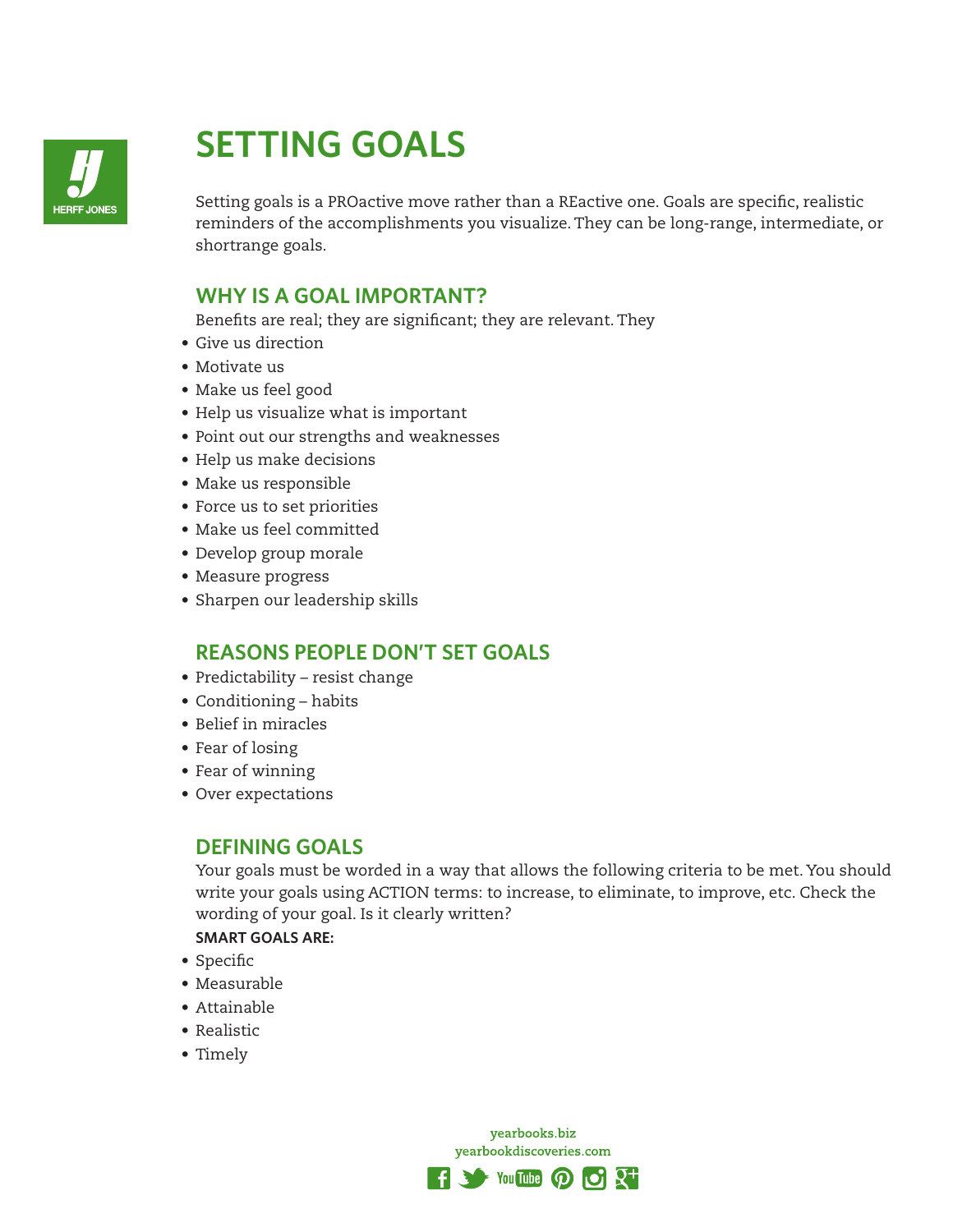Okay, now that we know what it has to be, how do you get to that point??



**FOLLOW THE FRAME PROCESS** (source: the Missouri Association of Student Councils summer workshop curriculum guide)

**FANTASY** – dream your wildest dream; brainstorm; put it all down on paper. Ask yourself: What do I/we most want to accomplish?

**REALITY** – How badly do you want this dream? How hard are we willing to work? What are the risks? BE HONEST in assessing it.

AIM – Clarify the SMART areas of this goal. Is it attainable? Realistic? Etc.

**METHOD** – Plan your attack. Generate the possible ways to attain it and then narrow the alternatives. What steps do you need to take to accomplish your goal?

**EVALUATION** – Process your results. This is not the last step, but a continuous one to help you reach your goal. If you fell short, figure out what stopped you. Continue to modify and work on your goals.

# **SECRETS OF SUCCESSFUL GOAL SETTING**

- Set both short-term and long-term goals.
- Write your goals down.
- Post them. Keep them with you.
- Revisit them on a regular basis.
- Focus on one or two goals at a time.

## **SETTING GOALS IN GROUPS**

For a group to be truly effective, members must have a common focus or reason for belonging. Setting goals allows you to reach a common focus.

- 1. Brainstorm for possible goals.
	- Keep in mind the group's purpose
	- Discuss what the group should accomplish
	- Make sure everyone participates and all ideas are recorded
- 2. Set priorities among the goals.
	- Narrow the list down
	- Discuss the goals in relation to the group's needs
	- Rank the goals in order of importance
	- Achieve consensus on a few important and specific goals
- 3. Select activities/projects to help you achieve your goals.
	- Determine what needs to happen and then make short-term and long-term plans
- 4. Develop action plans.
	- This goes back to SMART goals.
	- In a group you also need to delegate responsibilities.